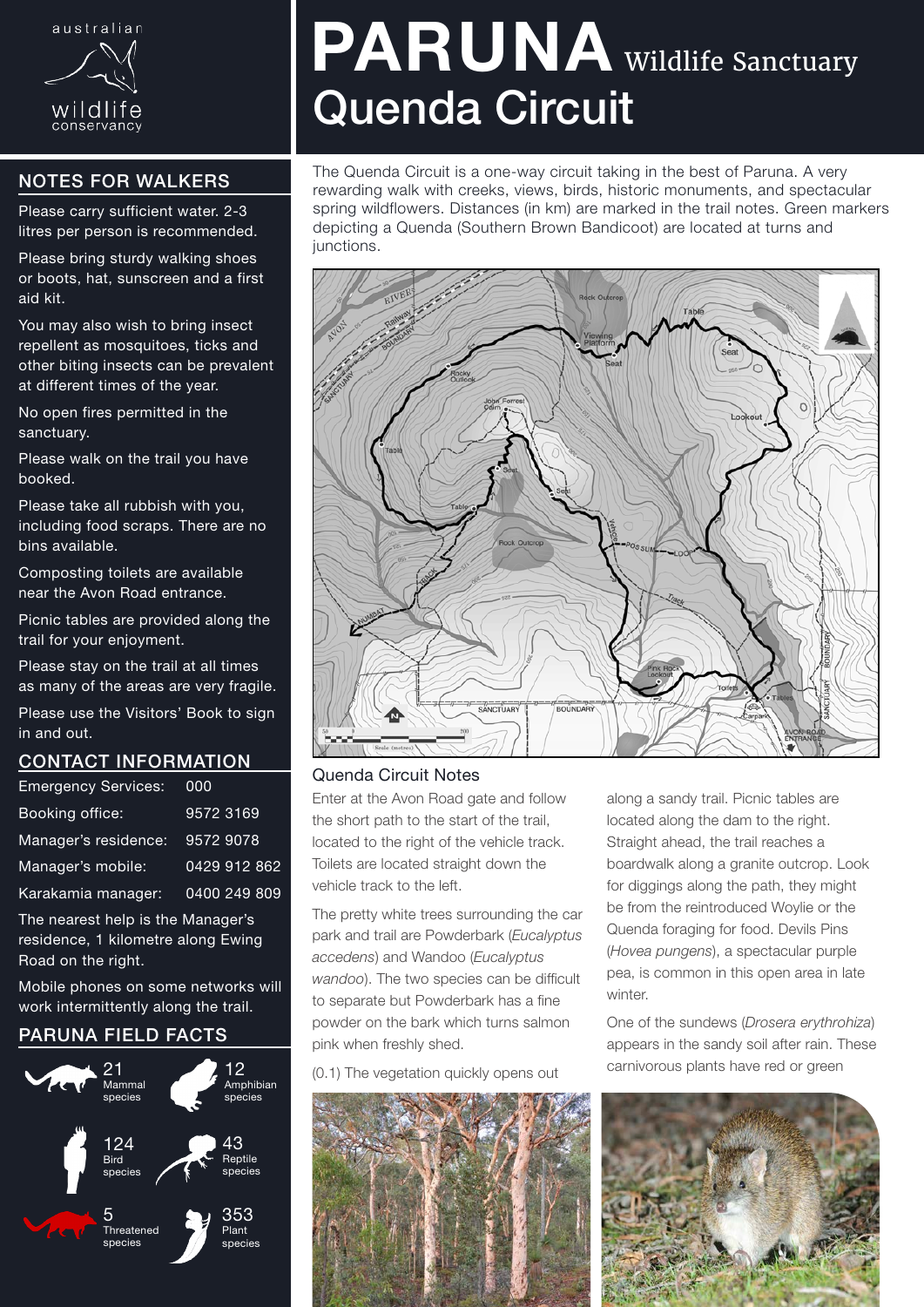

rosette leaves. They are covered by a sticky coating that traps small insects which are digested by the plant to gain important nutrients.

(0.3) The trail meanders along a creek, an excellent spot to listen for frogs which emerge during the wetter months when the creek is flowing. Glauert's Froglets, which sound like a pea rattling in a can, and occasional calls from the Quacking Frog can be heard during the day in the wetter months.

Return to the trees with excellent wildflowers in the understory, especially the widespread, yellow feather-flower *Verticordia acerosa*. Look for the Couch Honeypot (*Dryandra nivea*) as well as small pink, white and yellow everlastings. This is an excellent area to see birds as they feed on nectar, as well as insects attracted to the flowers. Look out for the Splendid Fairy-wren with its brilliant blue plumage or listen for the Western Warbler that has a melodious, persistent, and somewhat mournful call.

(0.69) At the trail junction, the Quenda trail turns to the right and heads up a Wandoo slope. During late winter and spring, the smell of the tiny white flowers of Trymalium can be rather strong as it grows thickly in this section.

In spring and early summer, walkers can enjoy a large diversity of insects. Some have magnificent colouration, such as a green and gold dragonflies and brilliantly camouflaged grasshoppers, including one that is easily mistaken for a leaf. Look for the iridescent Christmas Spider, a small spider often flecked with green, yellow or orange. Orb Weaver spiders with magnificent webs are also often seen.

(1.21) Moving along the trail, walkers come into an excellent stand of Wandoo and Powderbark. The understory of the Wandoo is fairly sparse as the leaves contain a growth inhibitor, effectively sterilising the soil and reducing competition with other plants.

There is a good stand of a rare grass tree, *Xanthorrhoea acanthostachya*, distinguished by the distinct separation of the brown skirt from the green crown.

The Wandoo woodland is a good area to hear the Rufous Tree-creeper, a bird that has just about disappeared from the Perth region. This reddish-brown coloured bird may be sighted clinging to the side of a tree and has a distinctive piercing call.

(1.41) A spur trail to the left leads to a lookout to an expansive view unfolding to the west. The orange/brown clumps of Mistletoe (*Amyema miquelii*), a semi-parasite, can be seen growing from branches of many trees from the lookout. The seeds are spread from tree to tree by the Mistletoebird.

There are a large number of orchids found at Paruna, a spectacular group of plants with some unusual names and pollination habits. Look for the Donkey Orchid, Pink Fairy, White Spider and Snail Orchids to name a few.

(1.61) There is a massive Powderbark with a series of unusual growths on the trunk called burls. Insect or fungal attack causes these formations which are highly prized for woodwork and have sometimes been stolen from live trees.

(2.02) The main trail descends down to a picnic table with a spectacular view of the Avon Valley including the Avon River and the main east-west railway line. There is a small but dense patch of Tea Tree (*Leptospermum erubescens*) with small white flowers along the path, just past the table.

The trail becomes a series of switchbacks down the steep hill. The vegetation changes completely with trees becoming sparse and stunted. One-sided Bottle Brush (*Calothamnus quadrifidus*) is very dense in places along with the Lemon– scented Bell (*Darwinia citradora*). Dense thickets of the prickly Parrot Bush (*Dryandra sessilis*) are also evident. These plants' flowers attract a variety of birds, particularly honeyeaters.

(2.68) The main Paruna creek flows into the Paruna Gorge seen from a large viewing platform. A small trail leads down to the gorge where a large pool forms in the wetter months. Please be careful and stay on the trail and viewing platform as the surrounding areas are slippery and fragile.

(2.80) Ascending through a stand of Wandoo in early spring, the bright yellow wattle, Prickly Moses (*Acacia pulchella*) is in full flower. This is one of a number of wattles at Paruna.

The rocks along this section are very red with green streaks as the trail crosses a dolerite dyke. Dolerite is volcanic rock like granite formed when larva cools.

(3.04) A short boardwalk leads to a lookout over the Avon River. This fragile area has a very shallow layer of soil on granite.

(4.00) The trail comes around a sharp rocky point with a stream below the steep slope and a massive exposed granite slab on the valley across to the south. Once again there are large areas of dead Parrot Bush. Wedge-tailed Eagles may be seen high in the sky as they ride the thermals.

(4.08) The trail goes alongside a steep vehicle track crossing a creek and through some dense vegetation. The nocturnal Quenda is often found in these areas.

(4.29) A picnic table is provided before the climb up a series of steep switchbacks. Seats are provided along the climb